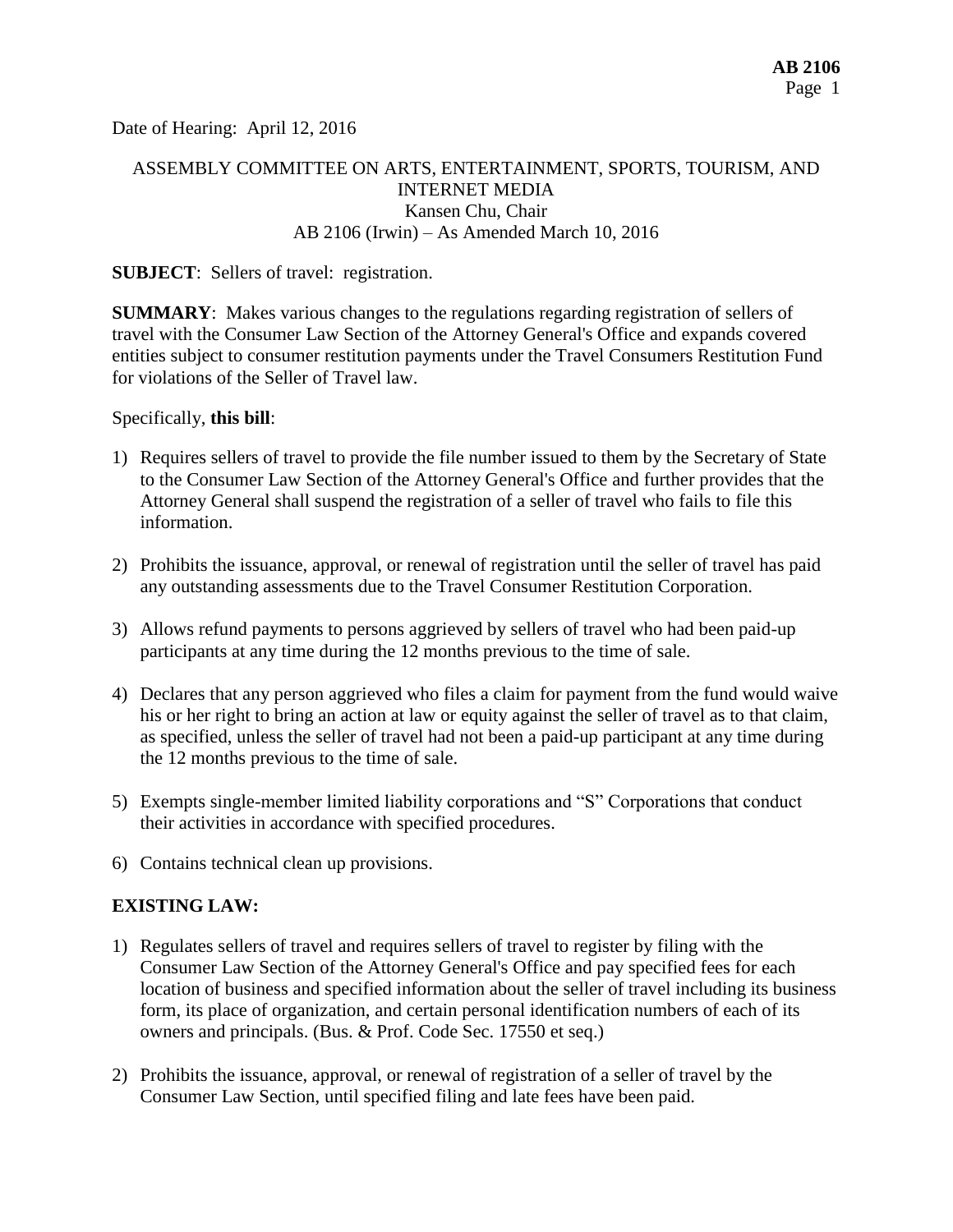- 3) Defines a "seller of travel" to mean a person who sells, provides, furnishes, contracts for, arranges, or advertises that he or she can or may arrange, or has arranged, wholesale or retail, either of the following:
	- a) Air or sea transportation either separately or in conjunction with other travel services; or
	- b) Land or water vessel transportation, other than sea carriage, either separately or in conjunction with other travel services if the total charge to the passenger exceeds \$300.
- 4) Establishes the Travel Consumer Restitution Corporation in order to provide restitution to a person aggrieved (as defined) by the failure of a seller of travel to refund payments for air or sea transportation or travel services, subject to specified restrictions. (Bus. & Prof. Code Sec. 17550.35. et seq.)
- 5) Requires the Travel Consumer Restitution Corporation to assess, as specified, sellers of travel for the corporation's operations fund and the Travel Consumer Restitution Fund.
- 6) Requires the Attorney General to suspend the registration of a seller of travel who fails to make required payments to the Travel Consumer Restitution Corporation or who submits a check in payment of a registration fee or late fee that is not honored by the institution on which it is drawn.
- 7) Restricts refund payments from the Travel Consumer Restitution Fund to persons aggrieved by sellers of travel who, at the time of sale, were paid-up participants in the fund.
- 8) Declares that any person aggrieved who files a claim for payment from the fund thereby waives his or her right to bring an action at law or equity against the seller of travel as to that claim, as specified, unless the seller of travel was not a paid-up participant.
- 9) Exempts from regulation those sellers of travel who are individual and natural persons that conduct their business activities in accordance with specified procedures.

# **FISCAL EFFECT**: Unknown

# **COMMENTS**:

1) *Author and sponsor's statement of need and explanation of legislation*.

According to the author, the purpose of this legislation is to accomplish three things. First, he states that, "the Seller of Travel law does not require that sellers of travel comply with the requirements of current law (outside of the Sellers of Travel law) that they obtain a California State Tax Identification number issued by the Secretary of State. Sellers of travel who are in compliance with this requirement have identified businesses that are not in compliance. AB 2106 will correct this loophole in the existing law to ensure that sellers of travel comply with the requirement that they obtain a California State Tax Identification number issued by the Secretary of State."

In addition, according to the author, "there have been circumstances where the consumer has not been able to recover from the Travel Consumer Restitution Fund [TCRF] because the